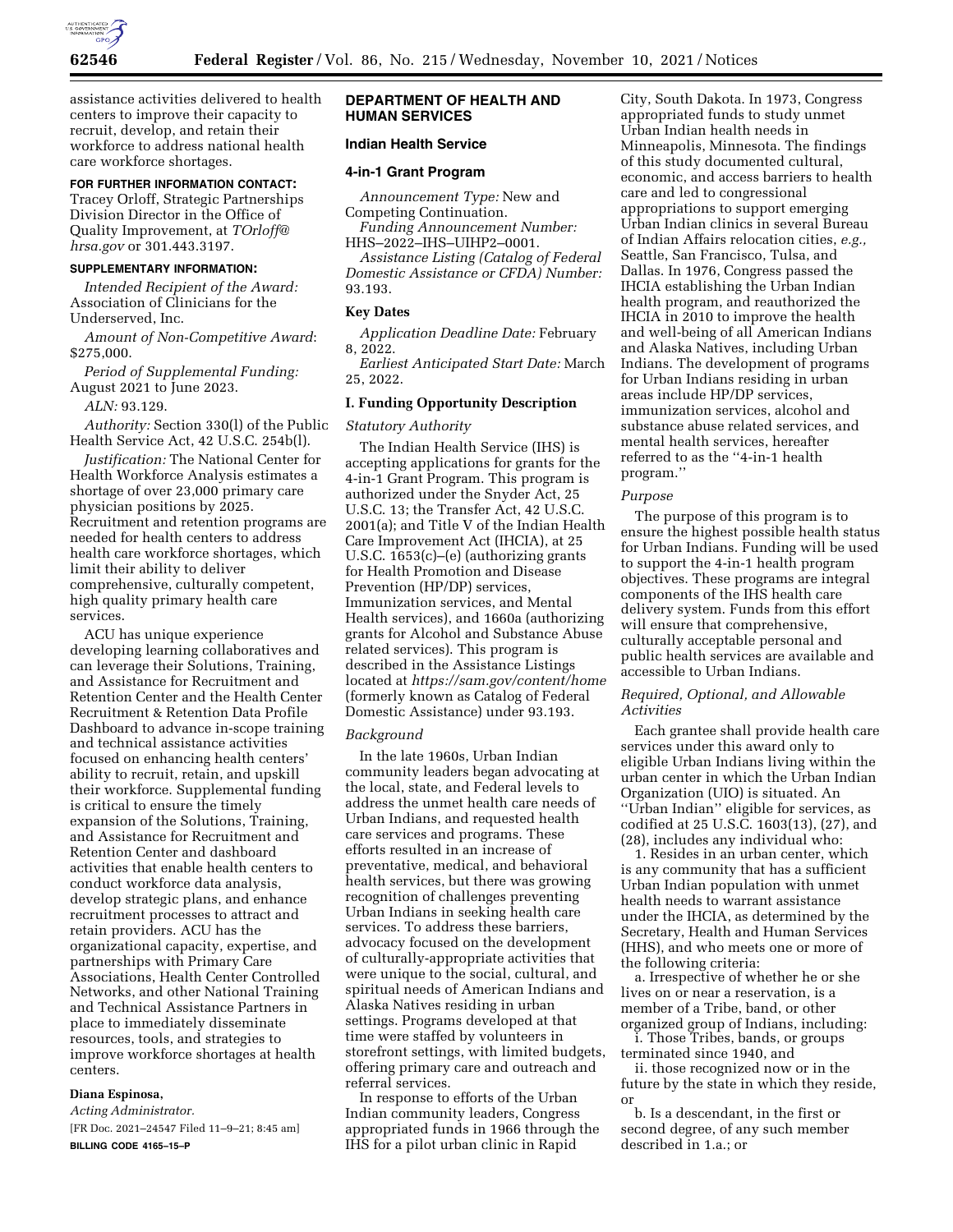c. Is an Eskimo, or Aleut, or other Alaska Native; or

d. Is a California Indian; 1 or

e. Is considered by the Secretary of the Department of the Interior to be an Indian for any purpose; or

f. Is determined to be an Indian under regulations pertaining to Urban Indian health that are promulgated by the Secretary, HHS.

Each grantee is responsible for taking reasonable steps to confirm that the individual is eligible for IHS services as an Urban Indian.

## **II. Award Information**

## *Funding Instrument—Grant*

#### Estimated Funds Available

The total funding identified for fiscal year (FY) 2022 is approximately \$8.5 million. Individual award amounts for the first budget year are anticipated to be between \$160,000 and \$650,000. New applicants may apply for funding up to \$200,000; current 4-in-1 grantees may apply for funding up to the amount approved in the last noncompeting award and must demonstrate that they have complied with previous terms and conditions of their award. The funding available for competing and subsequent continuation awards issued under this announcement is subject to the availability of appropriations and budgetary priorities of the Agency. The IHS is under no obligation to make awards that are selected for funding under this announcement.

### Anticipated Number of Awards

Approximately 33 awards will be issued under this program announcement.

### Period of Performance

The period of performance is for 5 years.

### **III. Eligibility Information**

### *1. Eligibility*

• To be eligible for this FY 2022 funding opportunity, an applicant must be an Urban Indian organization, as defined by 25 U.S.C. 1603(29), that is currently administering a contract or receiving a grant pursuant to 25 U.S.C. 1653. The term ''Urban Indian

organization'' means a nonprofit corporate body situated in an urban center, governed by an Urban Indian controlled board of directors, and providing for the maximum participation of all interested Indian groups and individuals, which body is capable of legally cooperating with other public and private entities for the purpose of performing the activities described in 25 U.S.C. 1653(a). Applicants must provide proof of nonprofit status with the application, *e.g.,* 501(c)(3).

The program office will notify any applicants deemed ineligible.

**Note:** Please refer to Section IV.2 (Application and Submission Information/ Subsection 2, Content and Form of Application Submission) for additional proof of applicant status documents required, such as proof of nonprofit status.

#### *2. Cost Sharing or Matching*

The IHS does not require matching funds or cost sharing for grants or cooperative agreements.

### *3. Other Requirements*

Applications with budget requests that exceed the highest dollar amount outlined under Section II Award Information, Estimated Funds Available, or exceed the period of performance outlined under Section II Award Information, Period of Performance, are considered not responsive and will not be reviewed. The Division of Grants Management (DGM) will notify the applicant.

Additional Required Documentation

Documentation of Support

The UIO must submit a letter of support from their organization's board of directors.

Proof of Nonprofit Status

Organizations claiming nonprofit status must submit a current copy of the 501(c)(3) Certificate with the application.

## **IV. Application and Submission Information**

# *1. Obtaining Application Materials*

The application package and detailed instructions for this announcement are available at *[https://www.Grants.gov.](https://www.Grants.gov)* 

Please direct questions regarding the application process to Mr. Paul Gettys at (301) 443–2114 or (301) 443–5204.

## *2. Content and Form Application Submission*

Mandatory documents for all applicants include:

• Abstract (one page) summarizing the project.

• Application forms:

1. SF–424, Application for Federal Assistance.

2. SF–424A, Budget Information— Non-Construction Programs. Each of the 4-in-1 health program areas (HP/DP, immunization, alcohol and substance abuse, and mental health), should be addressed in a separate Grant Program Function or Activity row/column of the SF–424A.

3. SF–424B, Assurances—Non-Construction Programs.

• Project Narrative (not to exceed 20 pages). See Section IV.2.A, Project

Narrative for instructions. 1. Background information on the organization.

2. Statement of need, proposed scope of work, required objectives, and activities that provide a description of what the applicant plans to accomplish

and evaluation and performance measurement plan.

• Budget Justification and Narrative (not to exceed five pages). See Section IV.2.B, Budget Narrative for instructions.

• Letter of Support from the UIO's Board of Directors.

• 501(c)(3) Certificate.

• Biographical sketches for all Key

Personnel (not to exceed one page each). • Contractor/Consultant proposed

scope of work and letter of commitment (not to exceed one page each, if applicable).

• Disclosure of Lobbying Activities (SF–LLL), if applicant conducts reportable lobbying.

• Certification Regarding Lobbying (GG-Lobbying Form).

• Copy of current Negotiated Indirect Cost rate (IDC) agreement (required in order to receive IDC).

• Organizational Chart or written information that shows where the 4-in-1 health program areas fit into the larger organization.

• Documentation of current Office of Management and Budget (OMB) Financial Audit (if applicable).

Acceptable forms of documentation include:

1. Email confirmation from Federal Audit Clearinghouse (FAC) that audits were submitted; or

2. Face sheets from audit reports. Applicants can find these on the FAC website at *[https://harvester.census.gov/](https://harvester.census.gov/facdissem/Main.aspx) [facdissem/Main.aspx.](https://harvester.census.gov/facdissem/Main.aspx)* 

#### Public Policy Requirements

All Federal public policies apply to IHS grants and cooperative agreements. Pursuant to 45 CFR 80.3(d), an individual shall not be deemed subjected to discrimination by reason of their exclusion from benefits limited by

<sup>1</sup>Consistent with 25 U.S.C. 1603(3), (13), (28), and 1679, eligibility of California Indians may be demonstrated by documentation that the individual:

<sup>1.</sup> Is a descendant of an Indian who was residing in the State of California on June 1, 1852;

<sup>2.</sup> Holds trust interests in public domain, national forest, or Indian reservation allotments; or

<sup>3.</sup> Is listed on the plans for distribution of assets of California Rancherias and reservations under the Act of August 18, 1958 (72 Stat. 619), or is the descendant of such an individual.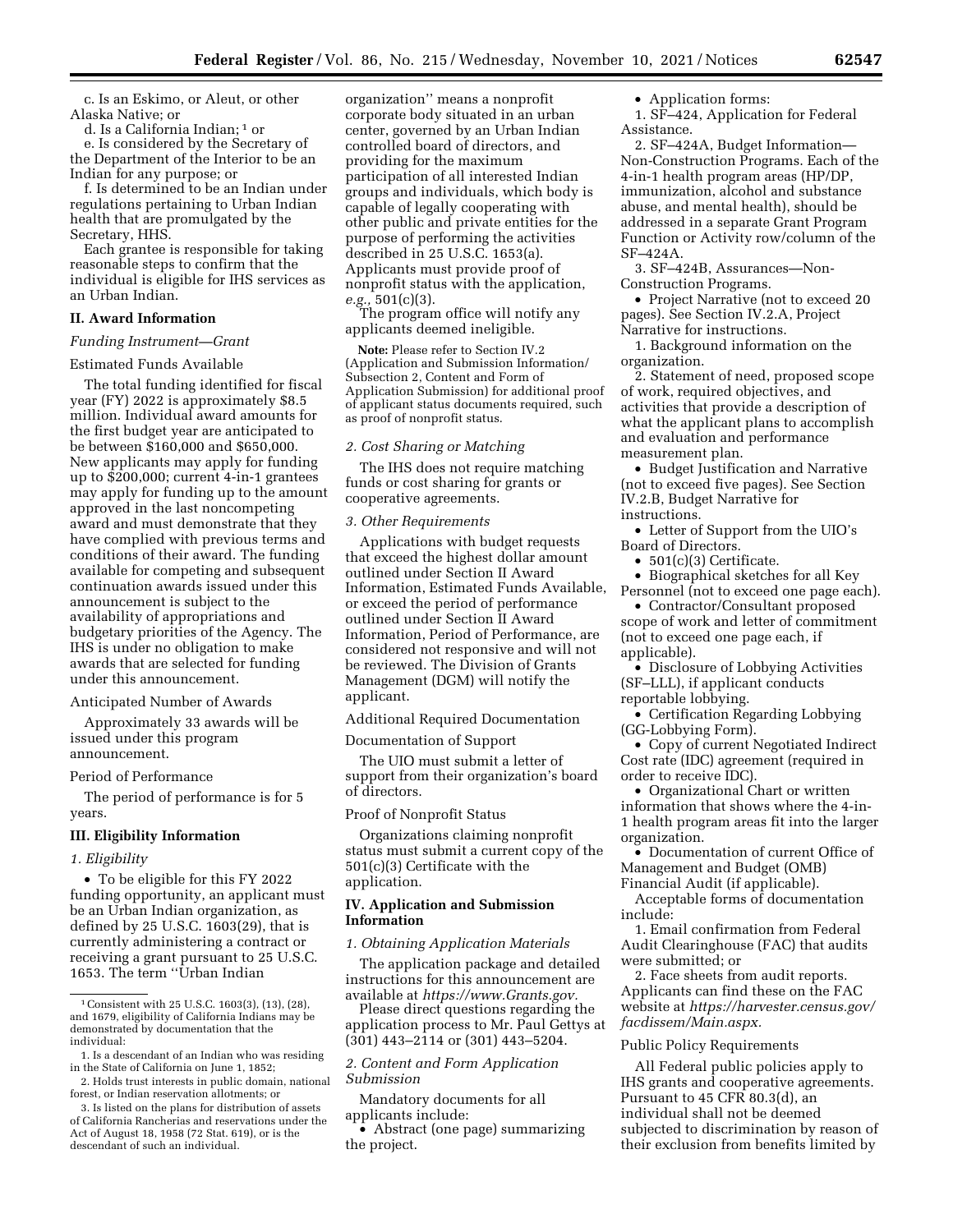Federal law to individuals eligible for benefits and services from the IHS. See *[https://www.hhs.gov/grants/grants/](https://www.hhs.gov/grants/grants/grants-policies-regulations/index.html)  [grants-policies-regulations/index.html.](https://www.hhs.gov/grants/grants/grants-policies-regulations/index.html)* 

Requirements for Project and Budget Narratives

#### A. Project Narrative

This narrative should be a separate document that is no more than 20 pages and must: (1) Have consecutively numbered pages; (2) use black font 12 points or larger; (3) be single-spaced; and (4) be formatted to fit standard letter paper ( $8\frac{1}{2} \times 11$  inches).

Be sure to succinctly answer all questions listed under the evaluation criteria (refer to Section V.1, Evaluation Criteria) and place all responses and required information in the correct section noted below or they will not be considered or scored. If the narrative exceeds the page limit, the application will be considered not responsive and will not be reviewed. The 20-page limit for the narrative does not include the standard forms, budget, budget justification, narrative, and/or other items.

There are three parts to the narrative: Part 1—Program Information; Part 2— Program Planning and Evaluation; and Part 3—Organizational Capacity. See below for additional details about what must be included in the narrative.

#### Part 1: Program Information

#### Section 1: Needs

The statement of need describes the history and urban center currently served by the applicant. The statement of need also provides the facts and evidence that support the need for each of the 4-in-1 health program areas and establishes that the UIO understands the problems and can reasonably address them.

• Describe the current service gaps, including disconnection between available services and unmet needs of Urban Indians. This should include services at the UIO and in communities where Urban Indians reside.

• Describe the need for an enhanced infrastructure to increase the capacity to implement, sustain, and improve effective health care services offered to Urban Indians and any other service gaps and problems related to the need for infrastructure development within the UIO.

### Part 2: Program Planning and Evaluation

#### Section 1: Program Plans

State the purpose, goals, and objectives of your proposed projects. Clearly state how proposed activities address the needs detailed in the

statement of need. Describe fully and clearly plans to meet each of the 4-in-1 health program areas of this funding announcement. Each objective should be addressed with a corresponding time frame. Provide a work plan for year 1 budget period that details expected key activities, accomplishments, and includes responsible staff for each of the 4-in-1 health program areas.

#### Section 2: Program Evaluation

This section of the narrative should describe efforts to collect and report project data that will support and demonstrate grant activities for each of the 4-in-1 health program areas. Grantees will be required to participate in a national evaluation of the 4-in-1 grant program. Grantees will also be required to collect and report data pertaining to activities, processes, and outcomes. Data collection activities should capture and document actions conducted throughout awarded years, including activities that will contribute to relevant project impact. This section should also describe the applicant's plan to evaluate program activities, including any practice-based and evidence-based prevention or treatment programs implemented. The evaluation plan should describe expected results and any identified metrics to support program effectiveness. Evaluation plans should incorporate questions related to outcomes and processes, including documentation of lessons learned.

• Describe in a brief narrative a plan to monitor activities under each of the 4-in-1 health program areas to demonstrate progress towards program outcomes and inform future program decisions over the 5-year project period.

• Describe proposed evaluation methods, including performance measures and other data relevant to evaluation outcomes, including intended results (*e.g.,* impact and outcomes). Include any partners who will assist in evaluation efforts if separate from the primary applicant.

## Part 3: Organizational Capacity

*Section 1:* This section should describe your organizational capacity for each of the 4-in-1 health program areas. Current staff and future positions for the four program components should also be outlined.

• Identify qualified professionals who will implement and administer the proposed grant activities, including progress and financial reports.

• Identify a contact person to maintain open and consistent communication with the IHS program official on any programmatic barriers to meeting the requirements of the award.

• Describe the organization's current system and ability to develop partnerships with service providers and community programs, including families and support systems of Urban Indians.

• Describe potential project partners and community resources in the urban center.

#### B. Budget Narrative (Limit—5 Pages)

Provide a budget narrative that explains the amounts requested for each line item of the budget from the SF– 424A (Budget Information for Non-Construction Programs). The budget narrative document can include a more detailed spreadsheet than is provided by the SF–424A. Each 4-in-1 health program area should have a separate budget. The budget narrative should specifically describe how each item will support the achievement of proposed objectives. Be very careful about showing how each item in the ''Other'' category is justified. For subsequent budget years (see Multi-Year Project Requirements in Section V.1, Application Review Information, Evaluation Criteria), the narrative should highlight the changes from the first year or clearly indicate that there are no substantive budget changes during the period of performance. Do NOT use the budget narrative to expand the project narrative.

## *3. Submission Dates and Times*

Applications must be submitted through *Grants.gov* by 11:59 p.m. Eastern Time on the Application Deadline Date. Any application received after the application deadline will not be accepted for review. *Grants.gov* will notify the applicant via email if the application is rejected.

If technical challenges arise and assistance is required with the application process, contact *Grants.gov*  Customer Support (see contact information at *<https://www.Grants.gov>*). If problems persist, contact Mr. Paul Gettys (*[Paul.Gettys@ihs.gov](mailto:Paul.Gettys@ihs.gov)*), Acting Director, DGM, by telephone at (301) 443–2114 or (301) 443–5204. Please be sure to contact Mr. Gettys at least ten days prior to the application deadline. Please do not contact the DGM until you have received a *Grants.gov* tracking number. In the event you are not able to obtain a tracking number, call the DGM as soon as possible.

The IHS will not acknowledge receipt of applications.

#### *4. Intergovernmental Review*

Executive Order 12372 requiring intergovernmental review is not applicable to this program.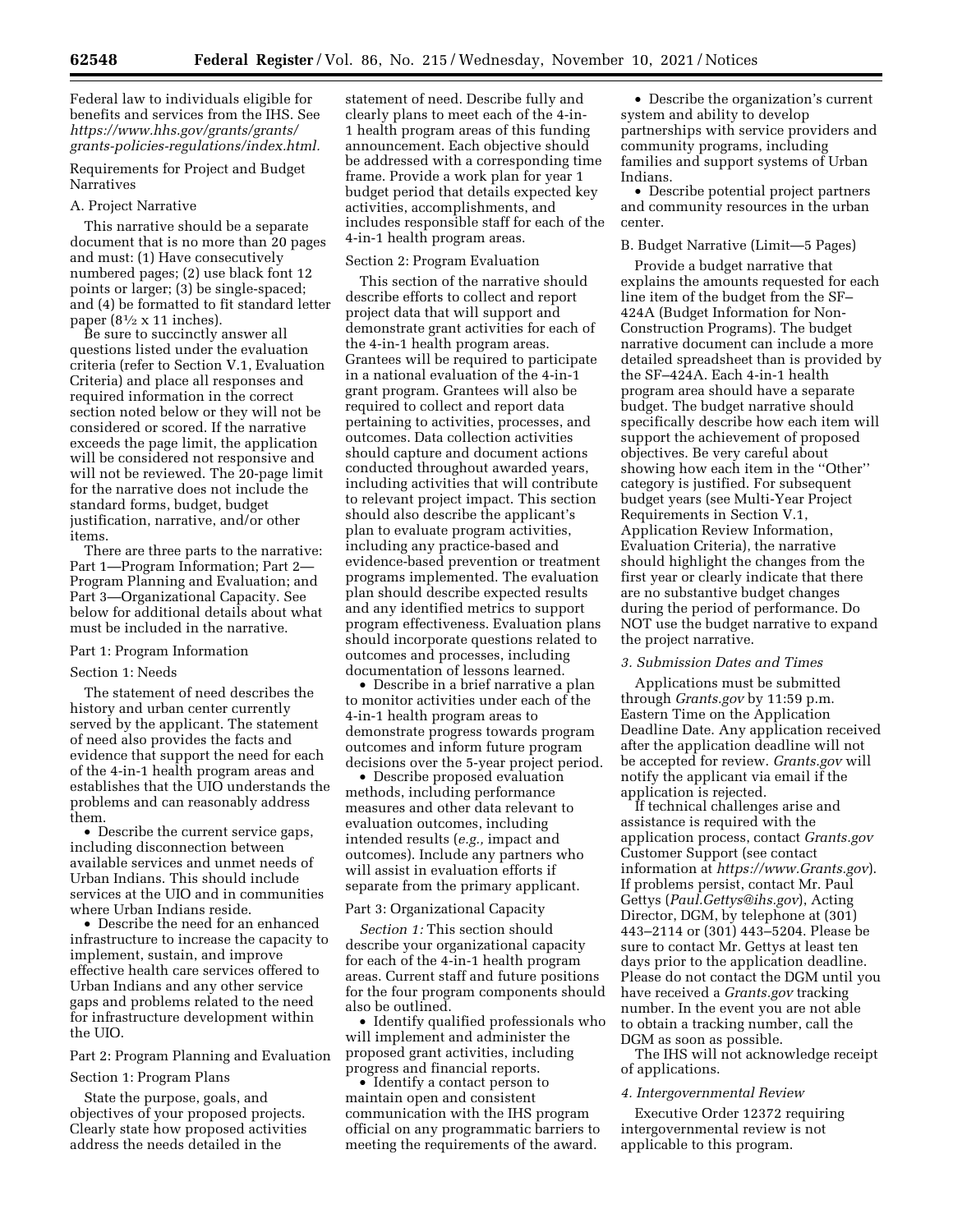## *5. Funding Restrictions*

• Pre-award costs are not allowable. • The available funds are inclusive of

direct and indirect costs. • Only one grant may be awarded per applicant.

## *6. Electronic Submission Requirements*

All applications must be submitted via *Grants.gov*. Please use the *[https://](https://www.Grants.gov) [www.Grants.gov](https://www.Grants.gov)* website to submit an application. Find the application by selecting the ''Search Grants'' link on the homepage. Follow the instructions for submitting an application under the Package tab. No other method of application submission is acceptable.

If the applicant cannot submit an application through *Grants.gov*, a waiver must be requested. Prior approval must be requested and obtained from Mr. Paul Gettys, Acting Director, DGM. A written waiver request must be sent to *[GrantsPolicy@ihs.gov](mailto:GrantsPolicy@ihs.gov)*  with a copy to *[Paul.Gettys@ihs.gov.](mailto:Paul.Gettys@ihs.gov)* The waiver request must: (1) Be documented in writing (emails are acceptable) before submitting an application by some other method; and (2) include clear justification for the need to deviate from the required application submission process.

Once the waiver request has been approved, the applicant will receive a confirmation of approval email containing submission instructions. A copy of the written approval must be included with the application that is submitted to the DGM. Applications that are submitted without a copy of the signed waiver from the Acting Director of the DGM will not be reviewed. The Grants Management Officer of the DGM will notify the applicant via email of this decision. Applications submitted under waiver must be received by the DGM no later than 5:00 p.m. Eastern Time on the Application Deadline Date. Late applications will not be accepted for processing. Applicants that do not register for both the System for Award Management (SAM) and *Grants.gov*  and/or fail to request timely assistance with technical issues will not be considered for a waiver to submit an application via alternative method.

Please be aware of the following:

• Please search for the application package in *<https://www.Grants.gov>* by entering the Assistance Listing (CFDA) number or the Funding Opportunity Number. Both numbers are located in the header of this announcement.

• If you experience technical challenges while submitting your application, please contact *Grants.gov*  Customer Support (see contact information at *<https://www.Grants.gov>*).

• Upon contacting *Grants.gov*, obtain a tracking number as proof of contact. The tracking number is helpful if there are technical issues that cannot be resolved and a waiver from the agency must be obtained.

• Applicants are strongly encouraged not to wait until the deadline date to begin the application process through *Grants.gov* as the registration process for SAM and *Grants.gov* could take up to 20 working days.

• Please follow the instructions on *Grants.gov* to include additional documentation that may be requested by this funding announcement.

• Applicants must comply with any page limits described in this funding announcement.

• After submitting the application, the applicant will receive an automatic acknowledgment from *Grants.gov* that contains a *Grants.gov* tracking number. The IHS will not notify the applicant that the application has been received.

#### Dun and Bradstreet (D&B) Data Universal Numbering System (DUNS)

Applicants and grantee organizations are required to obtain a DUNS number and maintain an active registration in the SAM database. The DUNS number is a unique 9-digit identification number provided by D&B that uniquely identifies each entity. The DUNS number is site specific; therefore, each distinct performance site may be assigned a DUNS number. Obtaining a DUNS number is easy, and there is no charge. To obtain a DUNS number, please access the request service through *[https://fedgov.dnb.com/](https://fedgov.dnb.com/webform)  [webform,](https://fedgov.dnb.com/webform)* or call (866) 705–5711.

The Federal Funding Accountability and Transparency Act of 2006, as amended (''Transparency Act''), requires all HHS recipients to report information on sub-awards. Accordingly, all IHS grantees must notify potential first-tier sub-recipients that no entity may receive a first-tier sub-award unless the entity has provided its DUNS number to the prime grantee organization. This requirement ensures the use of a universal identifier to enhance the quality of information available to the public pursuant to the Transparency Act.

#### System for Award Management (SAM)

Organizations that are not registered with SAM must have a DUNS number first, then access the SAM online registration through the SAM home page at *<https://sam.gov>* (U.S. organizations will also need to provide an Employer Identification Number from the Internal Revenue Service that may take an additional 2–5 weeks to become active).

Please see *SAM.gov* for details on the registration process and timeline. Registration with the SAM is free of charge but can take several weeks to process. Applicants may register online at *[https://sam.gov.](https://sam.gov)* 

Additional information on implementing the Transparency Act, including the specific requirements for DUNS and SAM, are available on the DGM Grants Management, Policy Topics web page at *[https://www.ihs.gov/dgm/](https://www.ihs.gov/dgm/policytopics/) [policytopics/.](https://www.ihs.gov/dgm/policytopics/)* 

#### **V. Application Review Information**

Possible points assigned to each section are noted in parentheses. The project narrative and budget narrative should include only the first year of activities; information for multi-year projects should be included as a separate document. See ''Multi-year Project Requirements'' at the end of this section for more information. The project narrative should be written in a manner that is clear to outside reviewers unfamiliar with prior related activities of the applicant. It should be well organized, succinct, and contain all information necessary for reviewers to fully understand the project. Attachments requested in the criteria do not count toward the page limit for the project narrative. Points will be assigned to each evaluation criteria adding up to a total of 100 possible points. Points are assigned as follows:

#### *1. Evaluation Criteria*

Applications will be reviewed and scored according to the quality of responses to the required application components in Sections A–E outlined below. In developing the required sections of this application, use the instructions provided for each section, which have been tailored to this program. The application must use the five sections (Sections A–E) listed below in developing the narratives. The applicant must place the required information in the correct section or it will not be considered for review. The application will be scored according to how well the applicant addresses the requirements for each section listed below. The number of points after each section heading is the maximum number of points the Objective Review Committee (ORC) may assign to that section. Although scoring weights are not assigned to individual bullets, each bullet is assessed deriving the overall section score.

## A. Introduction and Need for Assistance (25 Points)

1. Identify the proposed urban center and provide demographic information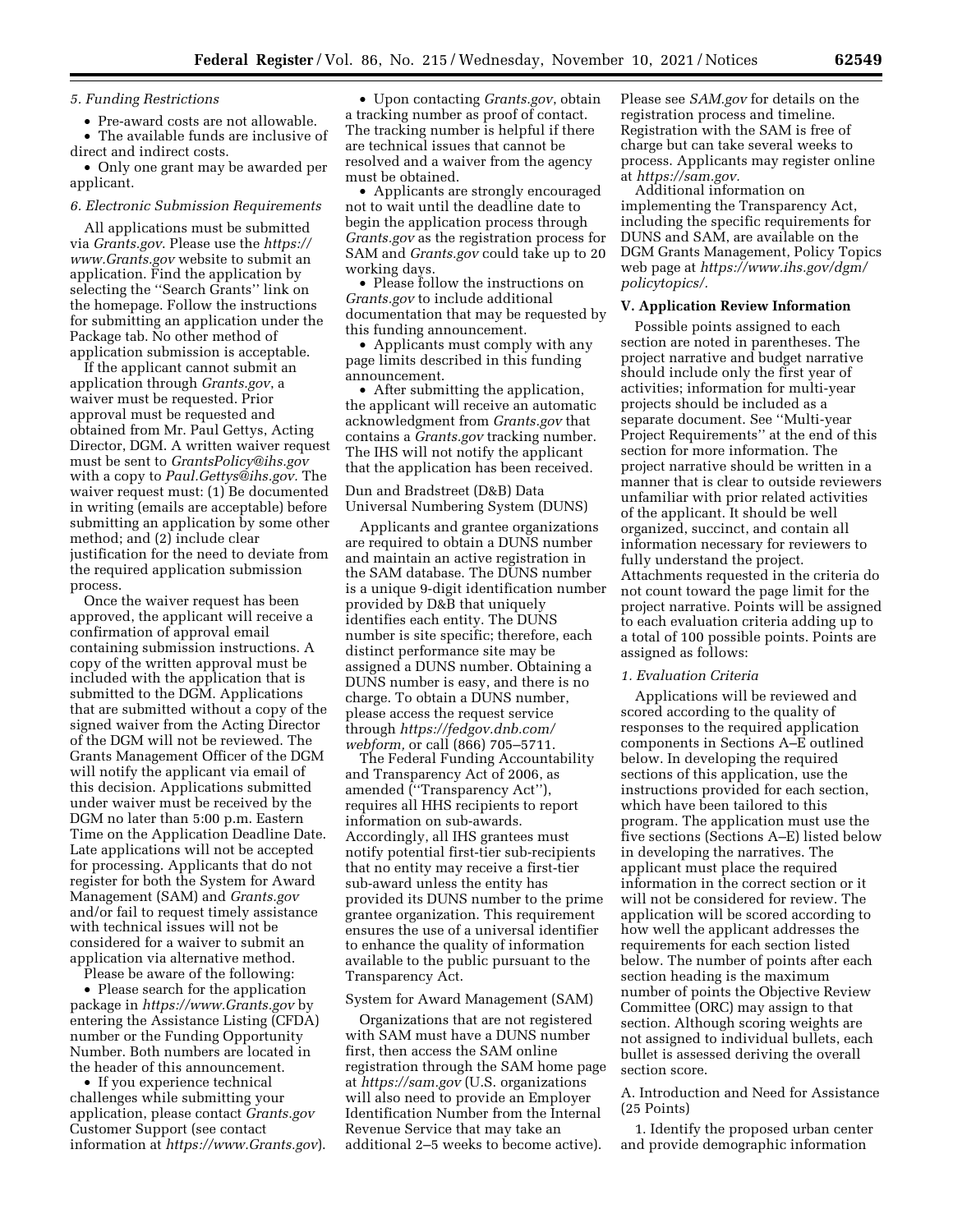on the population(s) to receive services. Describe the stakeholders and resources in the urban center that can help implement activities for each of the 4 in-1 health program areas.

2. Based on the information and/or data currently available, document the need to implement, sustain, and improve health care services offered to Urban Indians.

3. Based on available data, describe the service gaps and other problems related to the needs of Urban Indians. Identify the source of the data. Documentation of need may come from a variety of qualitative and quantitative sources. Examples of data sources for the quantitative data that could be used are local epidemiologic data such as Tribal Epidemiology Centers or IHS Area Offices, state data from state needs assessments, and/or national data from the Substance Abuse and Mental Health Services Administration's (SAMHSA) National Survey on Drug Use and Health, or from the National Center for Health Statistics/Centers for Disease Control, and U.S. Census data (American Community Survey, etc.). This list is not exhaustive. Applicants may submit other valid data, as appropriate, for the applicant's programs.

B. Project Objective(s), Work Plan, and Approach (30 Points)

1. Describe the purpose of the proposed project, including a clear statement of goals and objectives. The project narrative is required to address each of the 4-in-1 health program areas.

a. *HP/DP:* Applicants are encouraged to use evidence-based and promising strategies that can be found at the IHS best practice database at *[https://](https://www.ihs.gov/hpdp/) [www.ihs.gov/hpdp/,](https://www.ihs.gov/hpdp/)* SAMHSA Evidence-based Practices Resource Center at *[https://www.samhsa.gov/](https://www.samhsa.gov/resource-search/ebp)  [resource-search/ebp,](https://www.samhsa.gov/resource-search/ebp)* and the Guide to Community Preventive Services at *[https://www.thecommunityguide.org/](https://www.thecommunityguide.org/about/about-community-guide) [about/about-community-guide.](https://www.thecommunityguide.org/about/about-community-guide)*  Applicants are encouraged to work collaboratively with their assigned Area HP/DP Coordinator.

b. *Immunization:* Applicants are encouraged to participate in the Vaccines for Children program (if applicable). Applicants are encouraged to research capability with state/ regional immunization registry (where applicable). For sites using the IHS Resource and Patient Measurement System (RPMS), provide training sessions to providers and data entry clerks on the RPMS Immunization package. Establish a process for immunization data entry into RPMS (*e.g.,* point of service or through

standard data entry). Utilize the RPMS Immunization package to identify 3- to 27-month-old children whose immunization records are not up to date and that generate reminder/recall letters. Applicants are encouraged to work collaboratively with their assigned Area Immunization Coordinator.

c. *Alcohol and Substance Abuse:*  Describe services to be provided, *e.g.,*  residential, detox, halfway house, counseling, outreach and referral, etc. Describe substance abuse prevention and education efforts to increase access to services, outreach, education, prevention, and treatment of substance abuse related issues. Applicants are encouraged to work collaboratively with their assigned Area Behavioral Health Consultant.

d. *Mental Health:* Identify services to be provided, *e.g.,* community outreach and referral, prevention, training sessions, evaluations, schools, domestic violence programs, child abuse programs, etc. Describe mental health prevention and education program efforts to increase access to services, outreach, referral, education, prevention, and treatment of mental health related issues. Applicants are encouraged to work collaboratively with their assigned Area Behavioral Health Consultant.

2. Describe how project activities will increase the capacity of the UIO to improve access to and quality of care for Urban Indians.

3. Describe anticipated barriers and how these barriers will be addressed.

4. Describe how the proposed project will address issues of diversity for Urban Indians, including race/ethnicity, gender, culture/cultural identity, language, sexual orientation, disability, and literacy.

5. Describe how Urban Indians may receive services for the 4-in-1 health program areas and how they will be involved in the planning and implementation of the grant.

6. Describe how the efforts of the proposed project will be coordinated with any other related Federal grants, including the IHS, Centers for Disease Control and Prevention, SAMHSA, or Health Resources and Services Administration, etc. (if applicable).

7. Provide a work plan for the first year budget period that details expected key activities, accomplishments, and includes responsible staff for each of the 4-in-1 health program areas.

#### C. Program Evaluation (20 Points)

Describe plans to monitor activities under each of the 4-in-1 health program areas, demonstrate progress towards program outcomes, and inform future

program decisions over the 5 year project period. Applications should address the following points:

1. Describe proposed data collection efforts (performance measures and associated data) and how you will use the data to answer evaluation questions. This should include data collection method, data source, data measurement tool, identified staff for data management, and data collection timeline.

2. Identify key program partners and describe how they will participate in the implementation of the evaluation plan (*e.g.,* Tribal Epidemiology Centers, universities, etc.).

3. Describe data collection and evaluation of any proposed practicebased and/or evidence-based care programs implemented throughout awarded years.

4. Describe how evaluation findings will be used at the applicant level. Discuss how data collected (*e.g.,*  performance measurement data) will be used and shared by the key program partners.

5. Discuss any barriers or challenges expected for implementing the plan, collecting data (*e.g.,* responding to performance measures), and reporting on evaluation results. Describe how these potential barriers would be overcome. In addition, applicants may also describe other measures to be developed or additional data sources and data collection methods that applicants will use.

D. Organizational Capabilities, Key Personnel, and Qualifications (15 Points)

1. Describe the management capability of the UIO and other participating organizations in administering similar projects.

2. Identify staff to maintain open and consistent communication with the IHS program official on any financial or programmatic barriers to meeting the requirements of the award.

3. Identify the department(s) and/or division(s) that will administer each of the 4-in-1 health program areas. Include a description of these department(s) and/or division(s), their functions, and their placement within the UIO and their direct link to management.

4. Discuss the UIO's experience and capacity to provide culturally appropriate and competent services to the community and specific populations of focus.

5. Describe the resources available for the proposed project (*e.g.,* facilities, equipment, information technology systems, and financial management systems).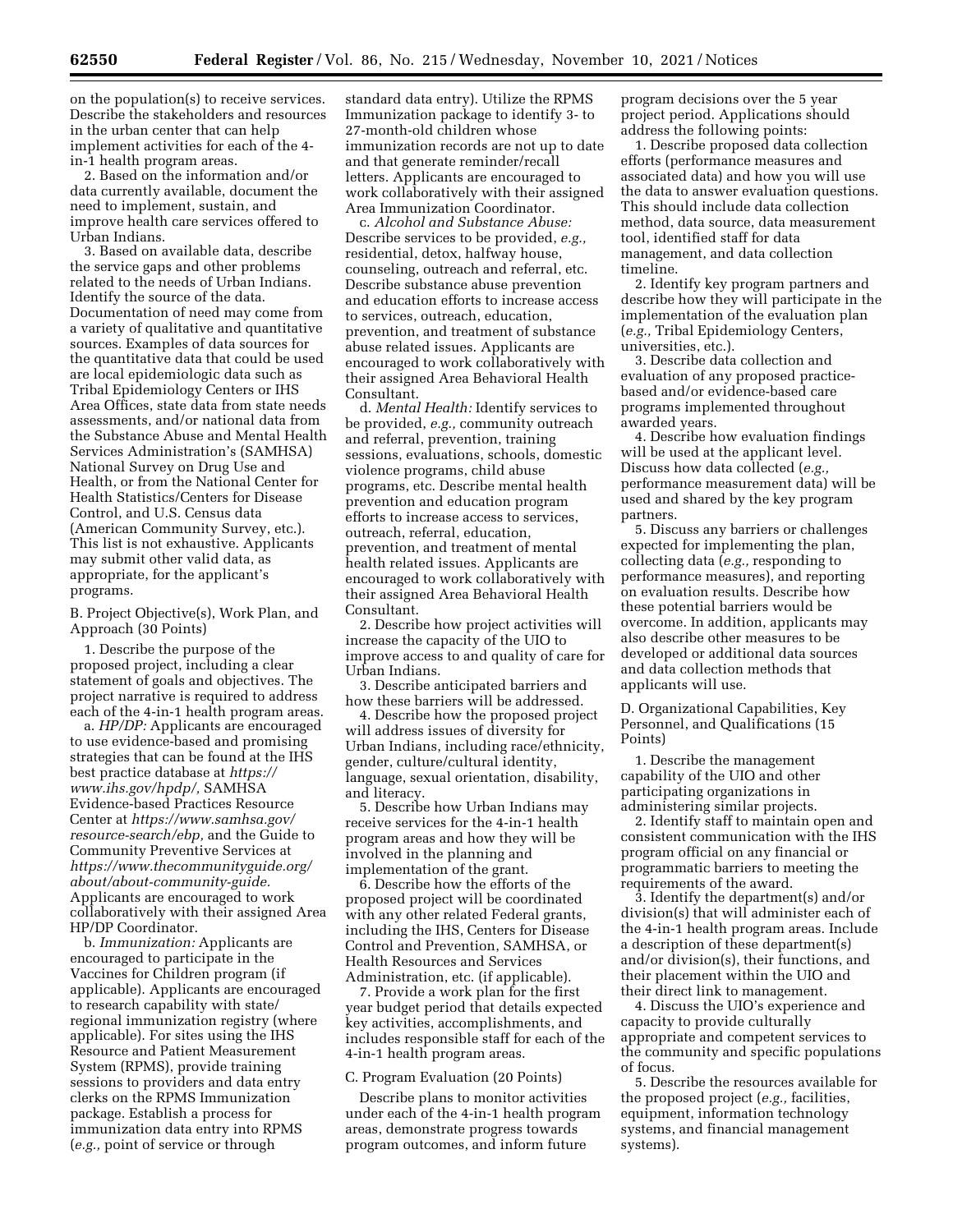6. Identify other organization(s) that will participate in the proposed project. Describe their roles and responsibilities and demonstrate their commitment to each of the 4-in-1 health program areas.

7. Describe how project continuity will be maintained if there is a change in the operational environment (*e.g.,*  staff turnover, change in project leadership, etc.) to ensure project stability over the life of the grant.

8. Provide a list of staff positions for the project and other key personnel, showing the role of each and their level of effort and qualifications for each of the 4-in-1 health program areas. Key personnel include the Chief Executive Officer or Executive Director, Chief Financial Officer, Medical Director, and Chief Information Officer.

9. Demonstrate successful project implementation for the level of effort budgeted for the project staff and other key staff.

10. Include position descriptions (upload as Other Attachments) for all key personnel. Position descriptions should not exceed one page each. Reviewers will not consider information past one page.

11. For individuals who are currently on staff, include a biographical sketch with their name (do not include personally identifiable information such as social security number or date and place of birth) for each individual that will be listed as the project staff and other key positions. Describe the experience of identified staff in each of the 4-in-1 health program areas. Upload each biographical sketch in the Other Attachments form in your *Grants.gov*  application workspace. Biographical sketches should not exceed one page per staff member. Reviewers will not consider information past one page. Do not include any of the following:

a. Personally Identifiable Information (social security number and date and place of birth);

- b. Resumes; or
- c. Curriculum Vitae.

E. Categorical Budget and Budget Justification (10 Points)

1. Include a line item budget for each of the 4-in-1 health program areas for all expenditures identifying reasonable and allowable costs necessary to accomplish the goals and objectives as outlined in the project narrative for the first budget year only.

2. Provide a categorized budget for each of the 4-in-1 health program areas.

3. Applicants should ensure that the budget and budget narrative are aligned with the project narrative. The budget and budget narrative the applicant provides will be considered by

reviewers in assessing the applicant's submission, along with the material in the project narrative. Questions to address include: What resources are needed to successfully carry out and manage the project? What other resources are available from the organization? Will new staff be recruited? Will outside consultants be required?

4. For any outside consultants, include the total cost broken down by activity.

5. If indirect costs are claimed, indicate and apply the current negotiated rate to the budget. Include a copy of the current negotiated IDC rate agreement in the Other Attachments form in the application workspace.

#### Multi-Year Project Requirements

Applications must include a brief project narrative and budget (1 additional page per year) addressing the developmental plans for each additional year of the project. This attachment will not count as part of the project narrative or the budget narrative.

Additional documents can be uploaded as Other Attachments in *Grants.gov*. These can include:

• Work plan, logic model, and/or timeline for proposed objectives.

• Position descriptions for key staff (not to exceed one page each).

• Biographical sketch of key staff that reflect current duties (not to exceed one page each).

• Consultant or contractor proposed scope of work and letter of commitment (not to exceed one page each) (if applicable).

• Current Indirect Cost Rate Agreement.

• Organizational chart.

• Map of area identifying project location(s).

• Additional documents to support narrative (*i.e.,* data tables, key news articles, etc.).

### *2. Review and Selection*

Each application will be prescreened for eligibility and completeness as outlined in the funding announcement. Applications that meet the eligibility criteria shall be reviewed for merit by the ORC based on evaluation criteria. Incomplete applications and applications that are not responsive to the administrative thresholds (budget limit, project period limit) will not be referred to the ORC and will not be funded. The applicant will be notified of this determination. Applicants must address all program requirements and provide all required documentation.

# *3. Notifications of Disposition*

All applicants will receive an Executive Summary Statement from the IHS Office of Urban Indian Health Programs within 30 days of the conclusion of the ORC outlining the strengths and weaknesses of their application. The summary statement will be sent to the Authorizing Official identified on the face page (SF–424) of the application.

### A. Award Notices for Funded Applications

The Notice of Award (NoA) is the authorizing document for which funds are dispersed to the approved entities and reflects the amount of Federal funds awarded, the purpose of the grant, the terms and conditions of the award, the effective date of the award, and the budget/project period. Each entity approved for funding must have a user account in GrantSolutions in order to retrieve the NoA. Please see the Agency Contacts list in Section VII for the systems contact information.

### B. Approved but Unfunded Applications

Approved applications not funded due to lack of available funds will be held for 1 year. If funding becomes available during the course of the year, the application may be reconsidered.

**Note:** Any correspondence, other than the official NoA executed by an IHS grants management official announcing to the project director that an award has been made to their organization, is not an authorization to implement their program on behalf of the IHS.

### **VI. Award Administration Information**

#### *1. Administrative Requirements*

Awards issued under this announcement are subject to, and are administered in accordance with, the following regulations and policies:

A. The criteria as outlined in this program announcement.

B. Administrative Regulations for Grants:

• Uniform Administrative Requirements, Cost Principles, and Audit Requirements for HHS Awards currently in effect or implemented during the period of award, other Department regulations and policies in effect at the time of award, and applicable statutory provisions. At the time of publication, this includes 45 CFR part 75, at *[https://www.govinfo.gov/](https://www.govinfo.gov/content/pkg/CFR-2020-title45-vol1/pdf/CFR-2020-title45-vol1-part75.pdf) [content/pkg/CFR-2020-title45-vol1/pdf/](https://www.govinfo.gov/content/pkg/CFR-2020-title45-vol1/pdf/CFR-2020-title45-vol1-part75.pdf) [CFR-2020-title45-vol1-part75.pdf.](https://www.govinfo.gov/content/pkg/CFR-2020-title45-vol1/pdf/CFR-2020-title45-vol1-part75.pdf)* 

• Please review all HHS regulatory provisions for Termination at 45 CFR 75.372, at *[https://www.ecfr.gov/cgi-bin/](https://www.ecfr.gov/cgi-bin/retrieveECFR?gp&SID=2970eec67399fab1413ede53d7895d99&mc=true&n=pt45.1.75&r=PART&ty=HTML&se45.1.75_1372#se45.1.75_1372)*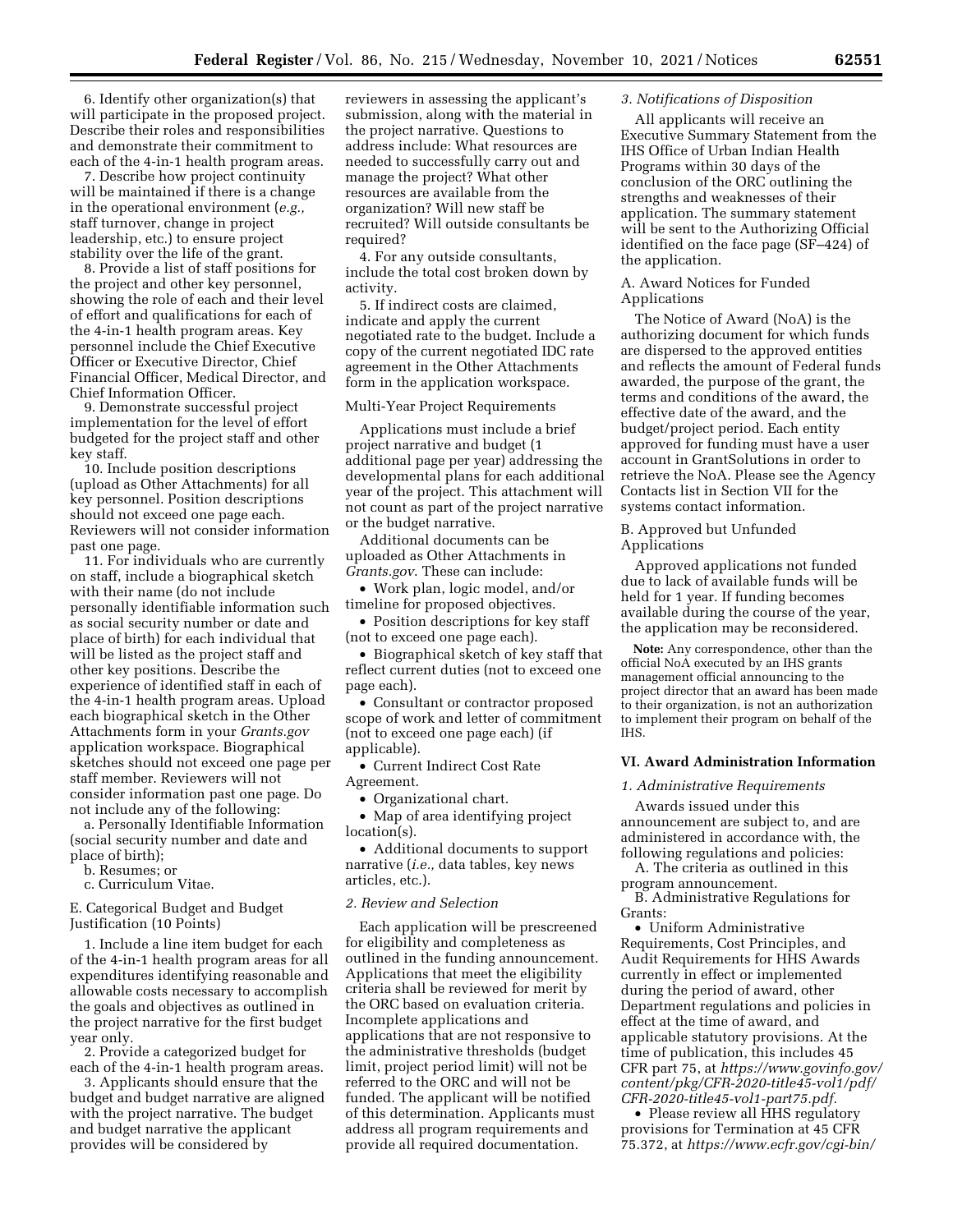*[2970eec67399fab1413ede53d7895d99&](https://www.ecfr.gov/cgi-bin/retrieveECFR?gp&SID=2970eec67399fab1413ede53d7895d99&mc=true&n=pt45.1.75&r=PART&ty=HTML&se45.1.75_1372#se45.1.75_1372) amp;mc=true&n=pt45.1.75& [r=PART&ty=HTML&](https://www.ecfr.gov/cgi-bin/retrieveECFR?gp&SID=2970eec67399fab1413ede53d7895d99&mc=true&n=pt45.1.75&r=PART&ty=HTML&se45.1.75_1372#se45.1.75_1372) se45.1.75*\_*[1372#se45.1.75](https://www.ecfr.gov/cgi-bin/retrieveECFR?gp&SID=2970eec67399fab1413ede53d7895d99&mc=true&n=pt45.1.75&r=PART&ty=HTML&se45.1.75_1372#se45.1.75_1372)*\_*1372.* 

C. Grants Policy:

• HHS Grants Policy Statement, Revised January 2007, at *[https://](https://www.hhs.gov/sites/default/files/grants/grants/policies-regulations/hhsgps107.pdf) [www.hhs.gov/sites/default/files/grants/](https://www.hhs.gov/sites/default/files/grants/grants/policies-regulations/hhsgps107.pdf) [grants/policies-regulations/](https://www.hhs.gov/sites/default/files/grants/grants/policies-regulations/hhsgps107.pdf)  [hhsgps107.pdf.](https://www.hhs.gov/sites/default/files/grants/grants/policies-regulations/hhsgps107.pdf)* 

D. Cost Principles:

• Uniform Administrative Requirements for HHS Awards, ''Cost Principles,'' located at 45 CFR part 75 subpart E.

E. Audit Requirements:

• Uniform Administrative Requirements for HHS Awards, ''Audit Requirements,'' located at 45 CFR part 75 subpart F.

F. As of August 13, 2020, 2 CFR 200 was updated to include a prohibition on certain telecommunications and video surveillance services or equipment. This prohibition is described in 2 CFR 200.216. This will also be described in the terms and conditions of every IHS grant and cooperative agreement awarded on or after August 13, 2020.

## *2. Indirect Costs*

This section applies to all recipients that request reimbursement of indirect costs (IDC) in their application budget. In accordance with HHS Grants Policy Statement, Part II–27, the IHS requires applicants to obtain a current IDC rate agreement and submit it to the DGM prior to the DGM issuing an award. The rate agreement must be prepared in accordance with the applicable cost principles and guidance as provided by the cognizant agency or office. A current rate covers the applicable grant activities under the current award's budget period. If the current rate agreement is not on file with the DGM at the time of award, the IDC portion of the budget will be restricted. The restrictions remain in place until the current rate agreement is provided to the DGM.

Per 45 CFR 75.414(f) Indirect (F&A) costs, ''any non-Federal entity (NFE) [*i.e.*, applicant] that has never received a negotiated indirect cost rate, . . . may elect to charge a de minimis rate of 10 percent of modified total direct costs which may be used indefinitely. As described in Section 75.403, costs must be consistently charged as either indirect or direct costs, but may not be double charged or inconsistently charged as both. If chosen, this methodology once elected must be used consistently for all Federal awards until such time as the NFE chooses to

negotiate for a rate, which the NFE may apply to do at any time.''

Electing to charge a de minimis rate of 10 percent only applies to applicants that have never received an approved negotiated indirect cost rate from HHS or another cognizant federal agency. Applicants awaiting approval of their indirect cost proposal may request the 10 percent de minimis rate. When the applicant chooses this method, costs included in the indirect cost pool must not be charged as direct costs to the grant.

Available funds are inclusive of direct and appropriate indirect costs. Approved indirect funds are awarded as part of the award amount, and no additional funds will be provided.

Generally, IDC rates for IHS grantees are negotiated with the Division of Cost Allocation at *<https://rates.psc.gov/>* or the Department of the Interior (Interior Business Center) at *[https://ibc.doi.gov/](https://ibc.doi.gov/ICS/tribal) [ICS/tribal.](https://ibc.doi.gov/ICS/tribal)* For questions regarding the indirect cost policy, please call the Grants Management Specialist listed under ''Agency Contacts'' or the main DGM office at (301) 443–5204.

## *3. Reporting Requirements*

The grantee must submit required reports consistent with the applicable deadlines. Failure to submit required reports within the time allowed may result in suspension or termination of an active grant, withholding of additional awards for the project, or other enforcement actions such as withholding of payments or converting to the reimbursement method of payment. Continued failure to submit required reports may result in the imposition of special award provisions and/or the non-funding or non-award of other eligible projects or activities. This requirement applies whether the delinquency is attributable to the failure of the awardee organization or the individual responsible for preparation of the reports. Per DGM policy, all reports must be submitted electronically by attaching them as a ''Grant Note'' in GrantSolutions. Personnel responsible for submitting reports will be required to obtain a login and password for GrantSolutions. Please see the Agency Contacts list in Section VII for the systems contact information.

The reporting requirements for this program are noted below.

### A. Progress Reports

Program progress reports are required quarterly. The progress reports are due within 30 days after the reporting period ends (specific dates will be listed in the NoA Terms and Conditions). Grantees have the option to use the 4-in-1 Grant

Reporting Template instead of developing their own format. The template is available at the 4-in-1 Grant web page at *[https://www.ihs.gov/urban/](https://www.ihs.gov/urban/4-in-1-grant-program/)  [4-in-1-grant-program/.](https://www.ihs.gov/urban/4-in-1-grant-program/)* 

The quarterly Progress Report shall demonstrate actual goals and objectives were met against established target measures, a summation of the program approach, and report on integrated cultural interventions and implementation of practice-based and/ or evidence-based approaches, including a concise summary narrative of the program's impact on the Urban Indian service population. If applicable, program changes for the next reporting period may be included.

To comply with statutory requirements consistent with 25 U.S.C. 1653(a), 1655, and 1657(a), the Progress Reporting Template includes a section for the grantee to report their unmet needs or the grantee may use their own format to report their unmet needs. This includes information gathered by the grantee to: (1) Identify gaps between unmet health needs of Urban Indians and the resources available to meet such needs; and (2) make recommendations to the Secretary and Federal, state, local, and other resource agencies on methods of improving health services to meet the needs of Urban Indians.

The final end of year and 4th quarter report must be submitted within 90 days of expiration of the period of performance.

### B. Financial Reports

Federal Cash Transaction Reports are due 30 days after the close of every calendar quarter to the Payment Management Services at *[https://](https://pms.psc.gov) [pms.psc.gov.](https://pms.psc.gov)* Failure to submit timely reports may result in adverse award actions blocking access to funds.

Federal Financial Reports are due 30 days after the end of each budget period, and a final report is due 90 days after the end of the Period of Performance. Grantees are responsible and accountable for reporting accurate information on all required reports: The Progress Reports, the Federal Cash Transaction Report, and the Federal Financial Report.

### C. Data Collection and Reporting

1. Government Performance and Results Act Reporting (GPRA)

The GPRA data period shall be the Federal fiscal year of October 1 through September 30. GPRA data shall be submitted electronically to the National Data Warehouse (NDW). All GPRA data submitted shall be verifiable and based upon criteria set forth for each GPRA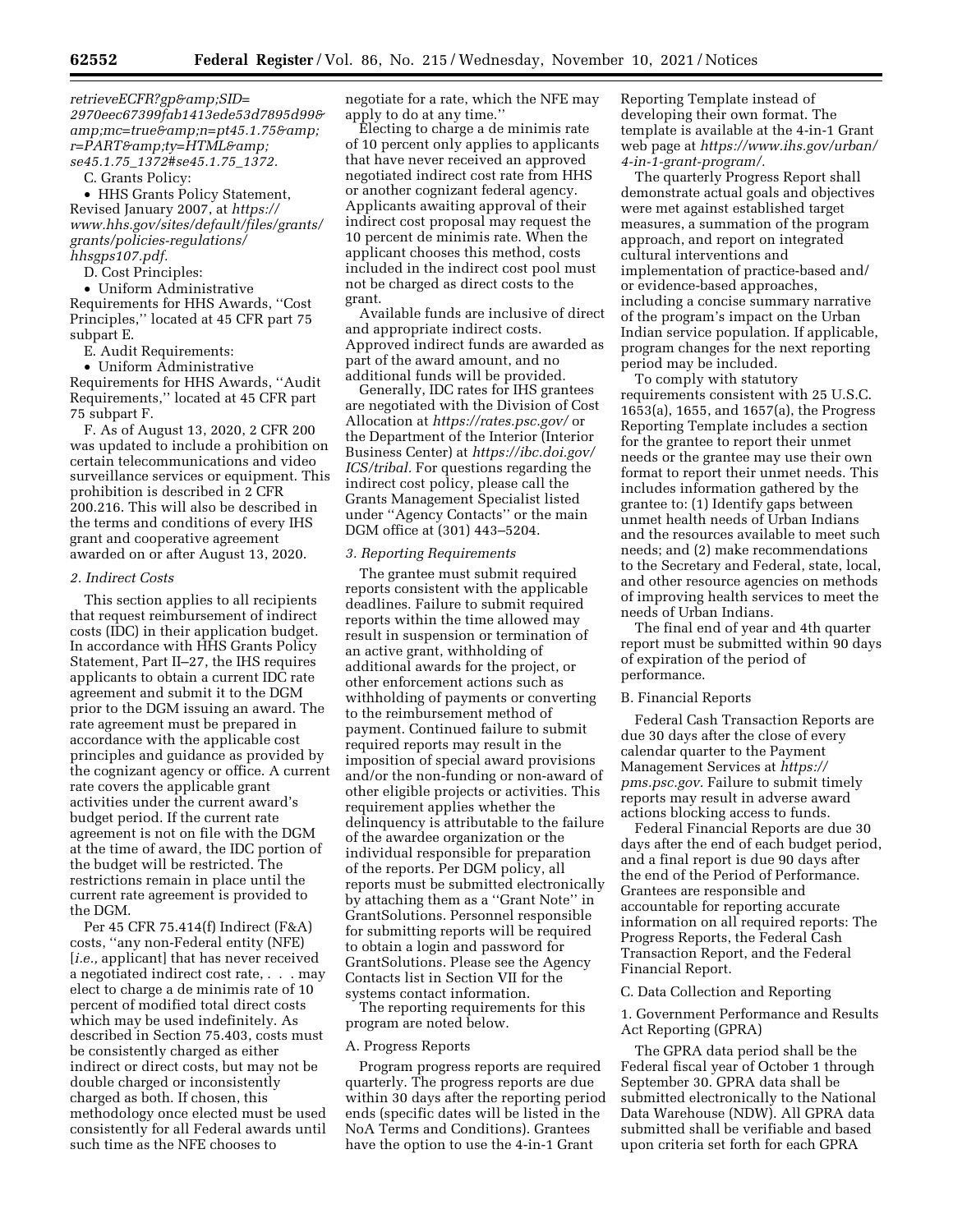performance standard. Monthly registration and workload data shall be exported to the NDW. All data shall be exported by the cutoff date for that fiscal year. A GPRA Developmental Report shall be run at the end of the second and fourth quarters and sent to the National GPRA Support Team at *[caogpra@ihs.gov](mailto:caogpra@ihs.gov)*  by the required due dates.

### 2. Uniform Data System (UDS)

UDS reporting period shall be by calendar year. The UDS reports shall be due in January for the previous calendar year.

#### 3. Quarterly Immunization Report

Quarterly Immunization Reports are required and submitted to the online National Immunization Reporting System (NIRS) (*[https://www.ihs.gov/](https://www.ihs.gov/NonMedicalPrograms/ihpes/immunizations/index.cfm?module=immunizations&option=home) [NonMedicalPrograms/ihpes/](https://www.ihs.gov/NonMedicalPrograms/ihpes/immunizations/index.cfm?module=immunizations&option=home) [immunizations/index.cfm?module=](https://www.ihs.gov/NonMedicalPrograms/ihpes/immunizations/index.cfm?module=immunizations&option=home) [immunizations&option=home](https://www.ihs.gov/NonMedicalPrograms/ihpes/immunizations/index.cfm?module=immunizations&option=home)*). Grantees are required to submit immunization coverage reports on children 3 to 27-month-old, 2-year-old, Adolescent, Adult, and Influenza on a quarterly basis. For sites not using the IHS RPMS, visit the Division of Epidemiology and Disease Prevention (DEDP), Vaccine-Preventable Diseases Reports website to access non-RPMS quarterly reporting forms. An Excel spreadsheet with the required data elements can be found under the ''Non-RPMS Quarterly Reporting Forms'' section at *[https://www.ihs.gov/epi/](https://www.ihs.gov/epi/vaccine/reports/) [vaccine/reports/.](https://www.ihs.gov/epi/vaccine/reports/)* 

D. Federal Sub-Award Reporting System (FSRS)

This award may be subject to the Transparency Act sub-award and executive compensation reporting requirements of 2 CFR part 170.

The Transparency Act requires the OMB to establish a single searchable database, accessible to the public, with information on financial assistance awards made by Federal agencies. The Transparency Act also includes a requirement for recipients of Federal grants to report information about firsttier sub-awards and executive compensation under Federal assistance awards.The IHS has implemented a Term of Award into all IHS Standard Terms and Conditions, NoAs, and funding announcements regarding the FSRS reporting requirement. This IHS Term of Award is applicable to all IHS grant and cooperative agreements issued on or after October 1, 2010, with a \$25,000 sub-award obligation threshold met for any specific reporting period.

For the full IHS award term implementing this requirement and additional award applicability

information, visit the DGM Grants Management website at *[https://](https://www.ihs.gov/dgm/policytopics/) [www.ihs.gov/dgm/policytopics/.](https://www.ihs.gov/dgm/policytopics/)* 

E. Compliance With Executive Order 13166 Implementation of Services Accessibility Provisions for All Grant Application Packages and Funding Opportunity Announcements

Should you successfully compete for an award, recipients of Federal financial assistance (FFA) from HHS must administer their programs in compliance with Federal civil rights laws that prohibit discrimination on the basis of race, color, national origin, disability, age and, in some circumstances, religion, conscience, and sex (including gender identity, sexual orientation, and pregnancy). This includes ensuring programs are accessible to persons with limited English proficiency and persons with disabilities. The HHS Office for Civil Rights provides guidance on complying with civil rights laws enforced by HHS. Please see *[https://www.hhs.gov/civil](https://www.hhs.gov/civil-rights/for-providers/provider-obligations/index.html)[rights/for-providers/provider](https://www.hhs.gov/civil-rights/for-providers/provider-obligations/index.html)[obligations/index.html](https://www.hhs.gov/civil-rights/for-providers/provider-obligations/index.html)* and *[https://](https://www.hhs.gov/civil-rights/for-individuals/nondiscrimination/index.html) [www.hhs.gov/civil-rights/for](https://www.hhs.gov/civil-rights/for-individuals/nondiscrimination/index.html.�)[individuals/nondiscrimination/](https://www.hhs.gov/civil-rights/for-individuals/nondiscrimination/index.html)  [index.html.](https://www.hhs.gov/civil-rights/for-individuals/nondiscrimination/index.html)* 

• Recipients of FFA must ensure that their programs are accessible to persons with limited English proficiency. For guidance on meeting your legal obligation to take reasonable steps to ensure meaningful access to your programs or activities by limited English proficiency individuals, see *[https://](https://www.hhs.gov/civil-rights/for-individuals/special-topics/limited-english-proficiency/fact-sheet-guidance/index.html) [www.hhs.gov/civil-rights/for](https://www.hhs.gov/civil-rights/for-individuals/special-topics/limited-english-proficiency/fact-sheet-guidance/index.html)[individuals/special-topics/limited](https://www.hhs.gov/civil-rights/for-individuals/special-topics/limited-english-proficiency/fact-sheet-guidance/index.html)[english-proficiency/fact-sheet-guidance/](https://www.hhs.gov/civil-rights/for-individuals/special-topics/limited-english-proficiency/fact-sheet-guidance/index.html)  [index.html](https://www.hhs.gov/civil-rights/for-individuals/special-topics/limited-english-proficiency/fact-sheet-guidance/index.html)* and *[https://www.lep.gov.](https://www.lep.gov)* 

• For information on your specific legal obligations for serving qualified individuals with disabilities, including reasonable modifications and making services accessible to them, see *[https://](https://www.hhs.gov/ocr/civilrights/understanding/disability/index.html)  [www.hhs.gov/ocr/civilrights/](https://www.hhs.gov/ocr/civilrights/understanding/disability/index.html) [understanding/disability/index.html.](https://www.hhs.gov/ocr/civilrights/understanding/disability/index.html)* 

• HHS funded health and education programs must be administered in an environment free of sexual harassment, see *[https://www.hhs.gov/civil-rights/for](https://www.hhs.gov/civil-rights/for-individuals/sex-discrimination/index.html)[individuals/sex-discrimination/](https://www.hhs.gov/civil-rights/for-individuals/sex-discrimination/index.html) [index.html.](https://www.hhs.gov/civil-rights/for-individuals/sex-discrimination/index.html)* 

• For guidance on administering your program in compliance with applicable Federal religious nondiscrimination laws and applicable Federal conscience protection and associated antidiscrimination laws, see *[https://](https://www.hhs.gov/conscience/conscience-protections/index.html) [www.hhs.gov/conscience/conscience](https://www.hhs.gov/conscience/conscience-protections/index.html)[protections/index.html](https://www.hhs.gov/conscience/conscience-protections/index.html)* and *[https://](https://www.hhs.gov/conscience/religious-freedom/index.html) [www.hhs.gov/conscience/religious](https://www.hhs.gov/conscience/religious-freedom/index.html)[freedom/index.html.](https://www.hhs.gov/conscience/religious-freedom/index.html)* 

F. Federal Awardee Performance and Integrity Information System (FAPIIS)

The IHS is required to review and consider any information about the applicant that is in the FAPIIS at *<https://www.fapiis.gov>* before making any award in excess of the simplified acquisition threshold (currently \$250,000) over the period of performance. An applicant may review and comment on any information about itself that a Federal awarding agency previously entered. The IHS will consider any comments by the applicant, in addition to other information in FAPIIS, in making a judgment about the applicant's integrity, business ethics, and record of performance under Federal awards when completing the review of risk posed by applicants as described in 45 CFR 75.205.

As required by 45 CFR part 75 Appendix XII of the Uniform Guidance, NFEs are required to disclose in FAPIIS any information about criminal, civil, and administrative proceedings, and/or affirm that there is no new information to provide. This applies to NFEs that receive Federal awards (currently active grants, cooperative agreements, and procurement contracts) greater than \$10,000,000 for any period of time during the period of performance of an award/project.

#### Mandatory Disclosure Requirements

As required by 2 CFR part 200 of the Uniform Guidance, and the HHS implementing regulations at 45 CFR part 75, the IHS must require an NFE or an applicant for a Federal award to disclose, in a timely manner, in writing to the IHS or pass-through entity all violations of Federal criminal law involving fraud, bribery, or gratuity violations potentially affecting the Federal award.

All applicants and recipients must disclose in writing, in a timely manner, to the IHS and to the HHS Office of Inspector General all information related to violations of Federal criminal law involving fraud, bribery, or gratuity violations potentially affecting the Federal award. 45 CFR 75.113.

Disclosures must be sent in writing to: U.S. Department of Health and Human Services, Indian Health Service, Division of Grants Management, ATTN: Paul Gettys, Acting Director, 5600 Fishers Lane, Mail Stop: 09E70, Rockville, MD 20857, (Include ''Mandatory Grant Disclosures'' in subject line), Office: (301) 443–5204, Fax: (301) 594–0899, Email: *[Paul.Gettys@ihs.gov](mailto:Paul.Gettys@ihs.gov)*. AND